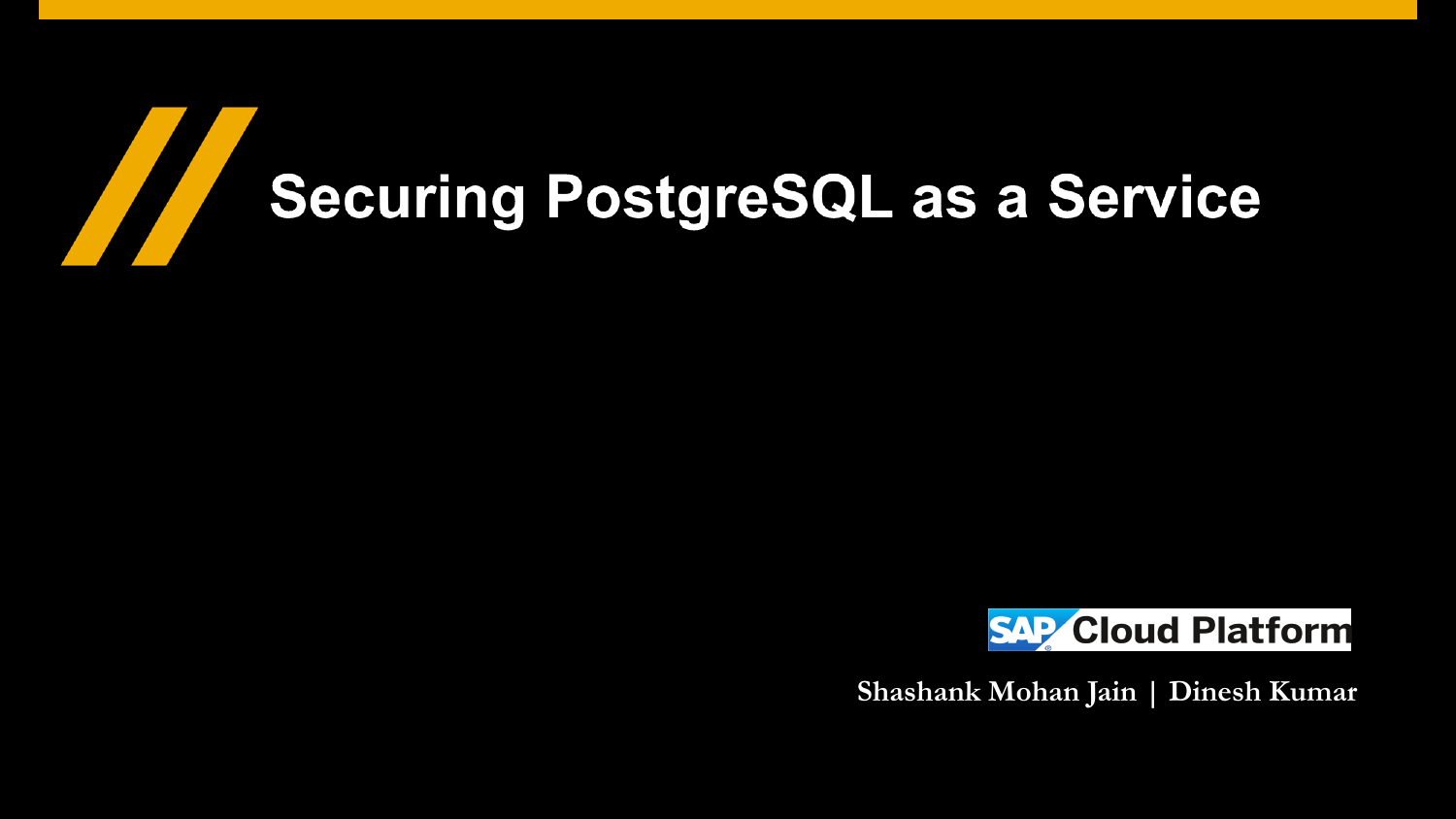## **Agenda**

- Introduction
- SAP Cloud Platform
	- o Architecture
	- o PostgreSQL-as-a-Service
- Network Security
- Isolating control plane and data plane
- Infrastructure level security
- **Isolation among postgreSQL service instances**
- **Isolation among processes in a service instance**
- Limiting access & resources to processes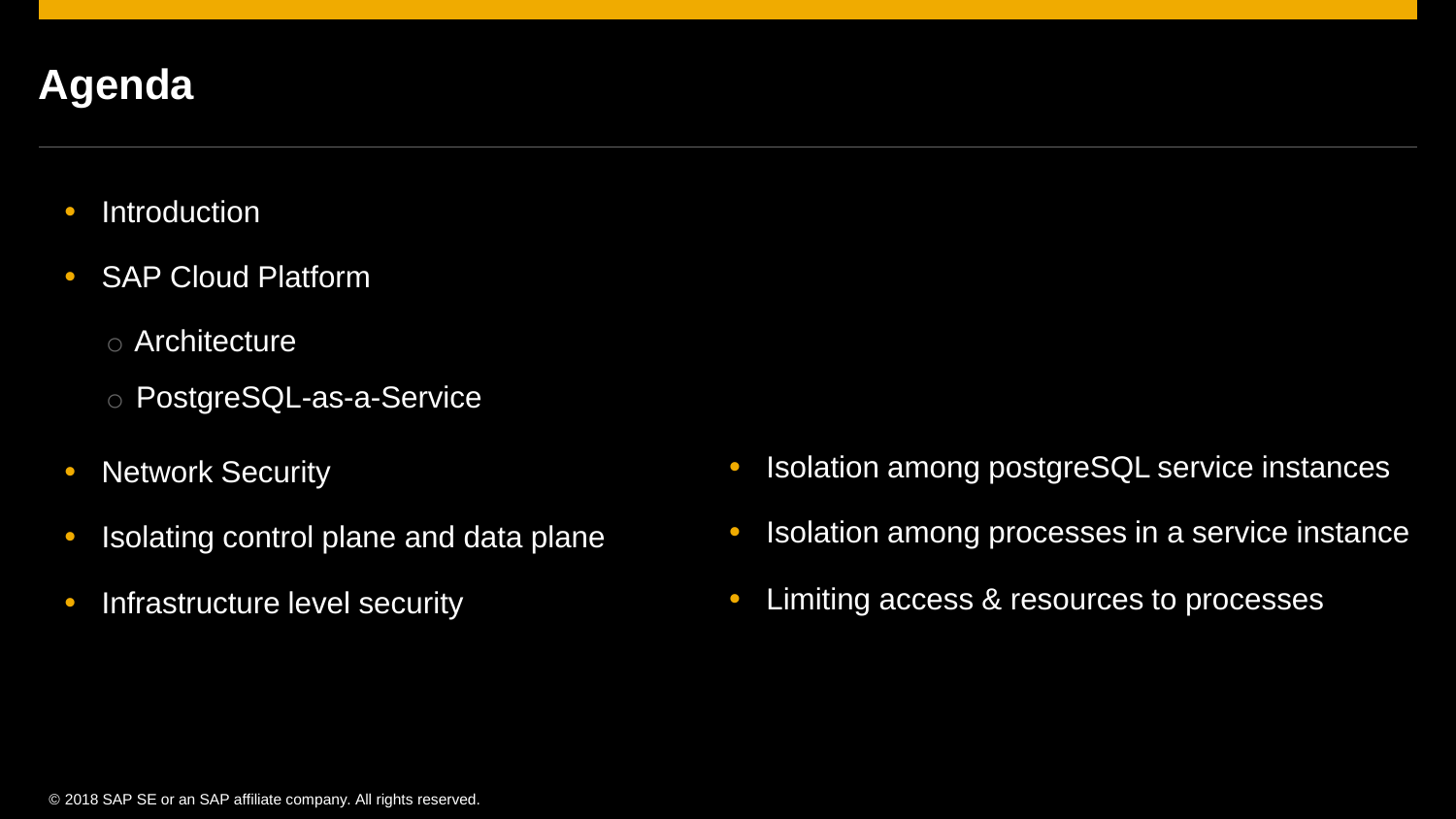

#### SAP CLOUD PLATFORM

#### An open platform-as-a-service (PaaS) product

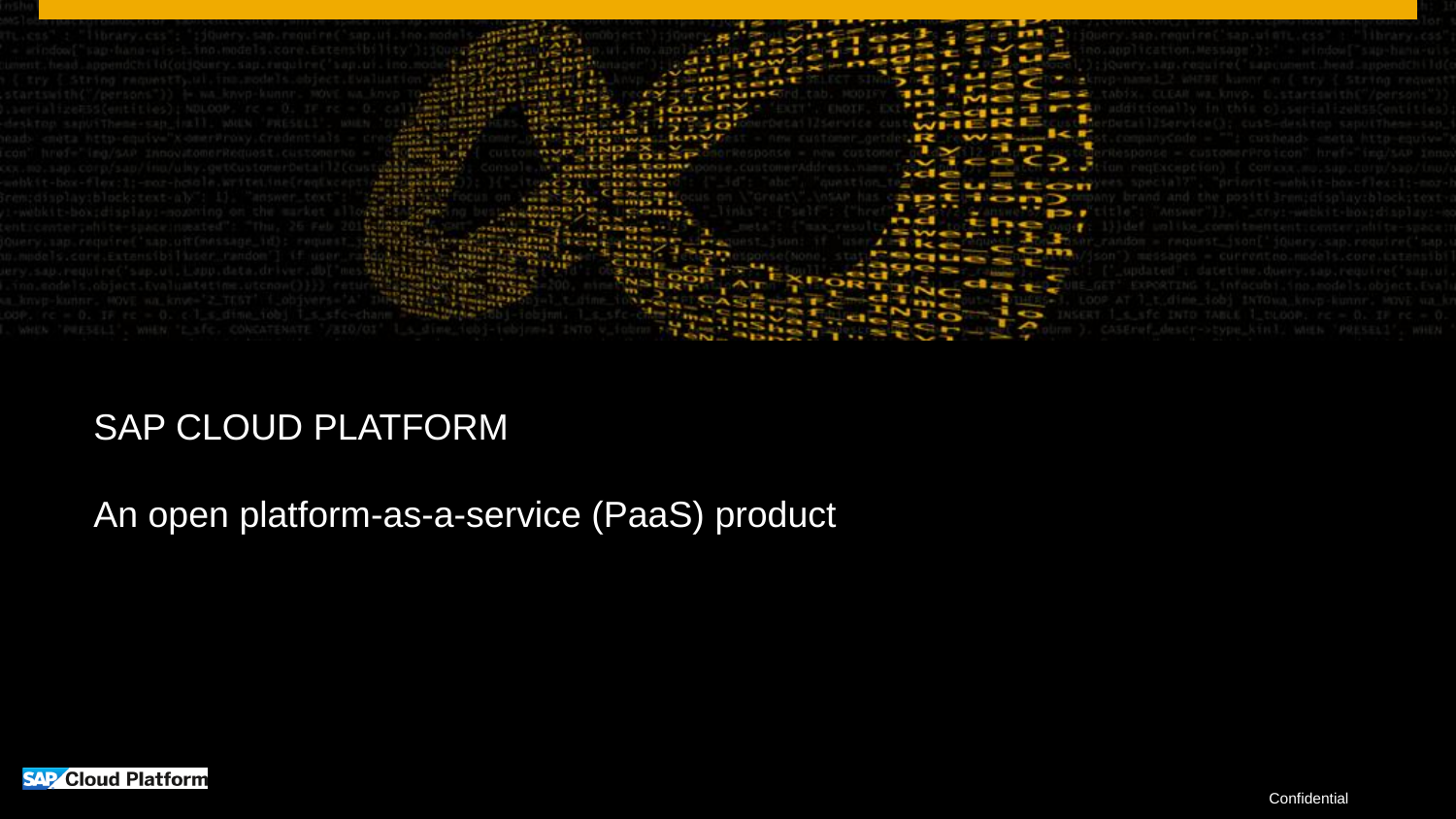#### SAP CLOUD PLATFORM

- Open platform as a Service based on Cloud Foundry
- Provides core backing services for building applications
- Supports multiple IAAS Openstack, AWS, Azure & GCP
- Multi-tenancy support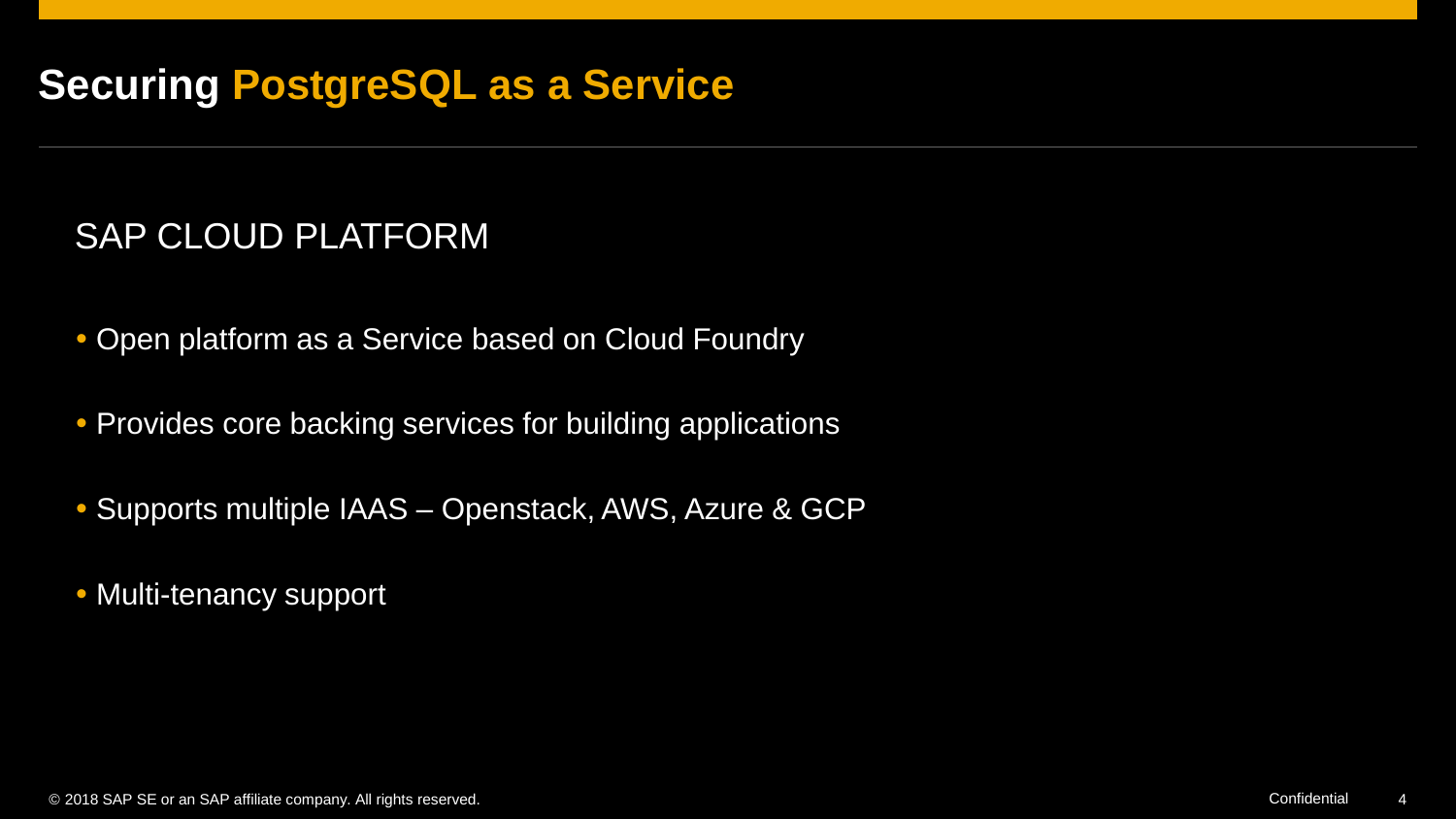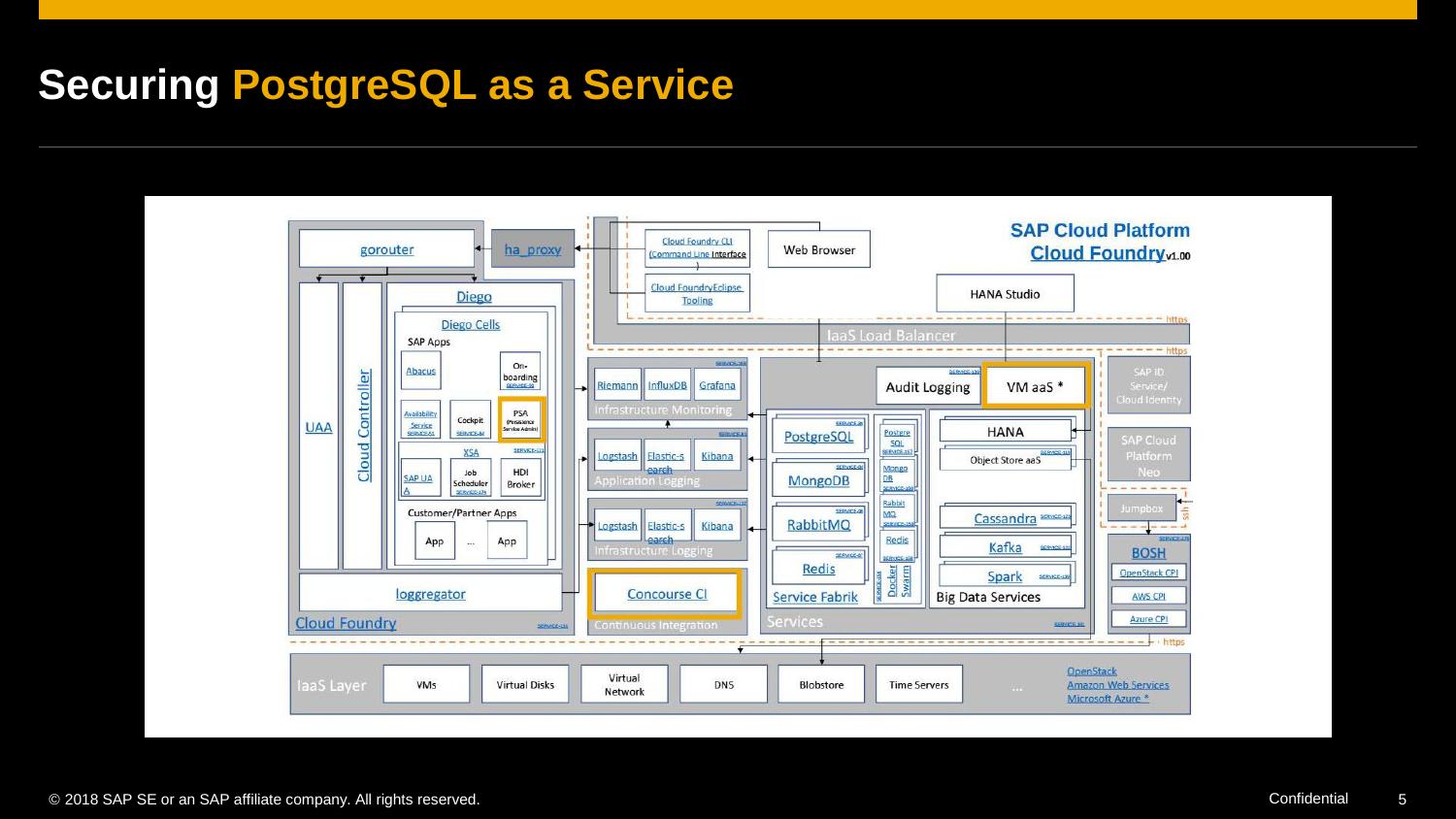#### PostgreSQL as a Service

- A service instance comprises of 5 VMs
- Different service plans
- One Primary and one Standby
- 3 pgpool for failover / HA.

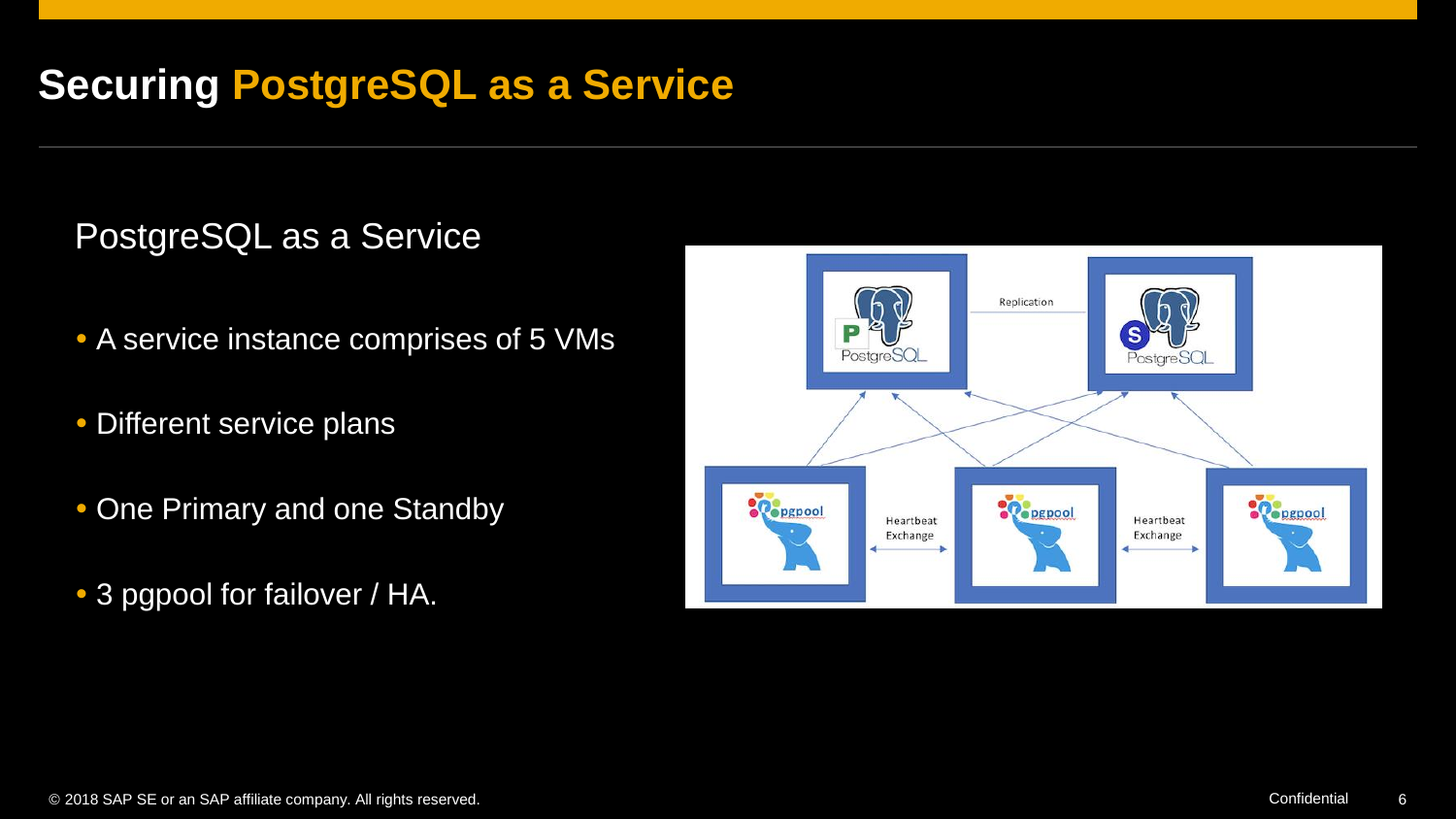

### NETWORK SECURITY

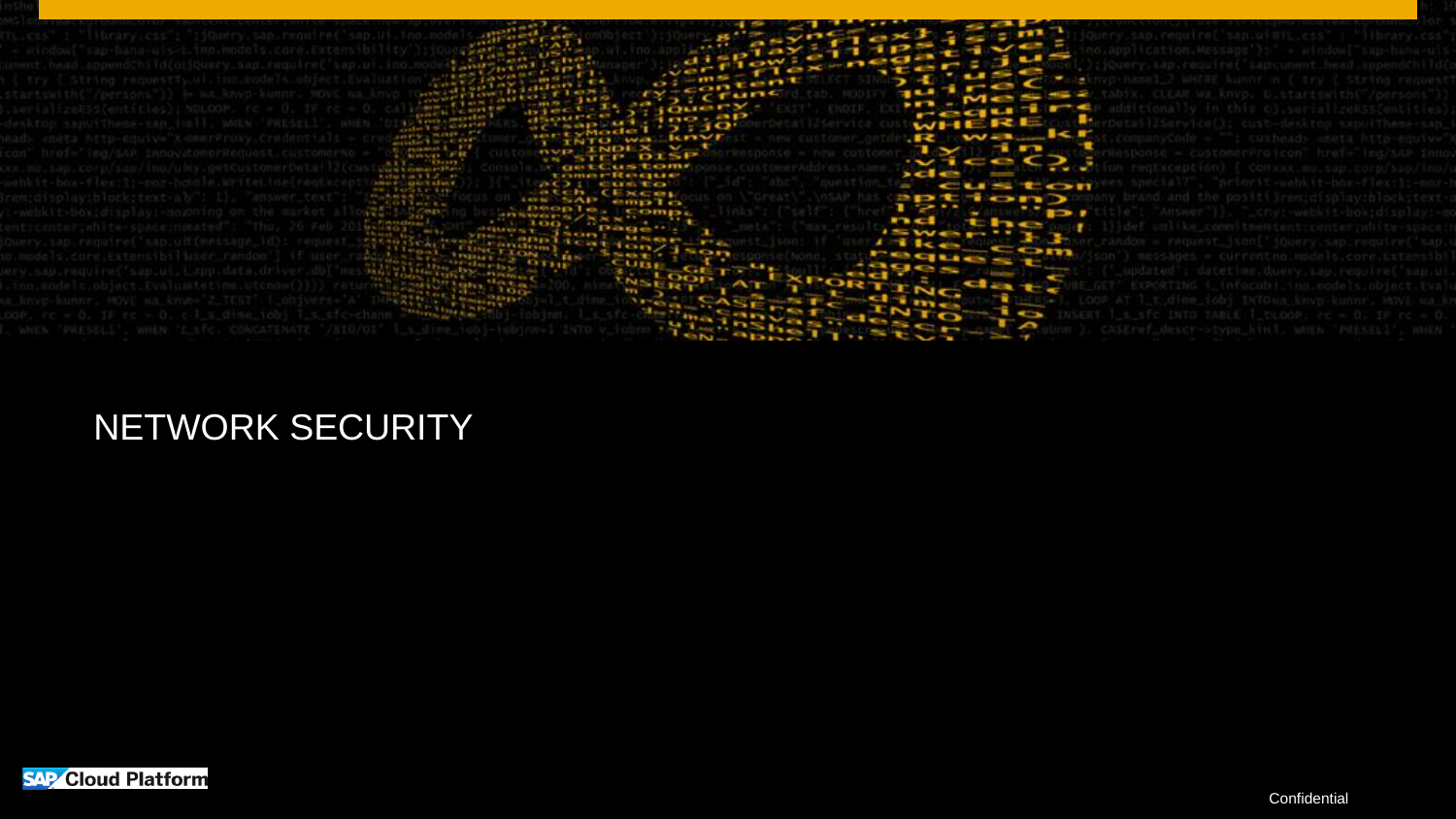#### Network Layout

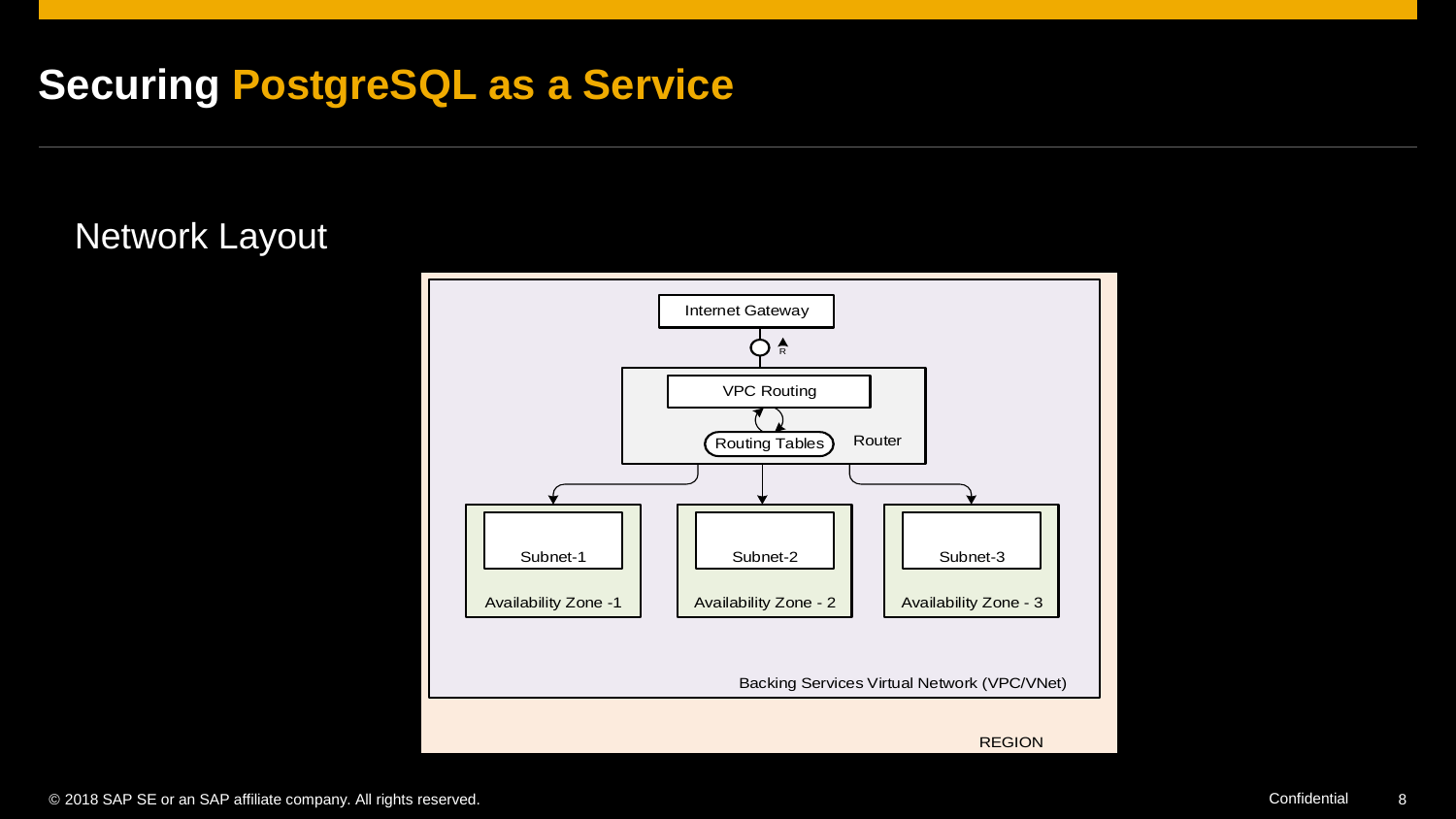

#### ISOLATING CONTROL PLANE & DATA PLANE

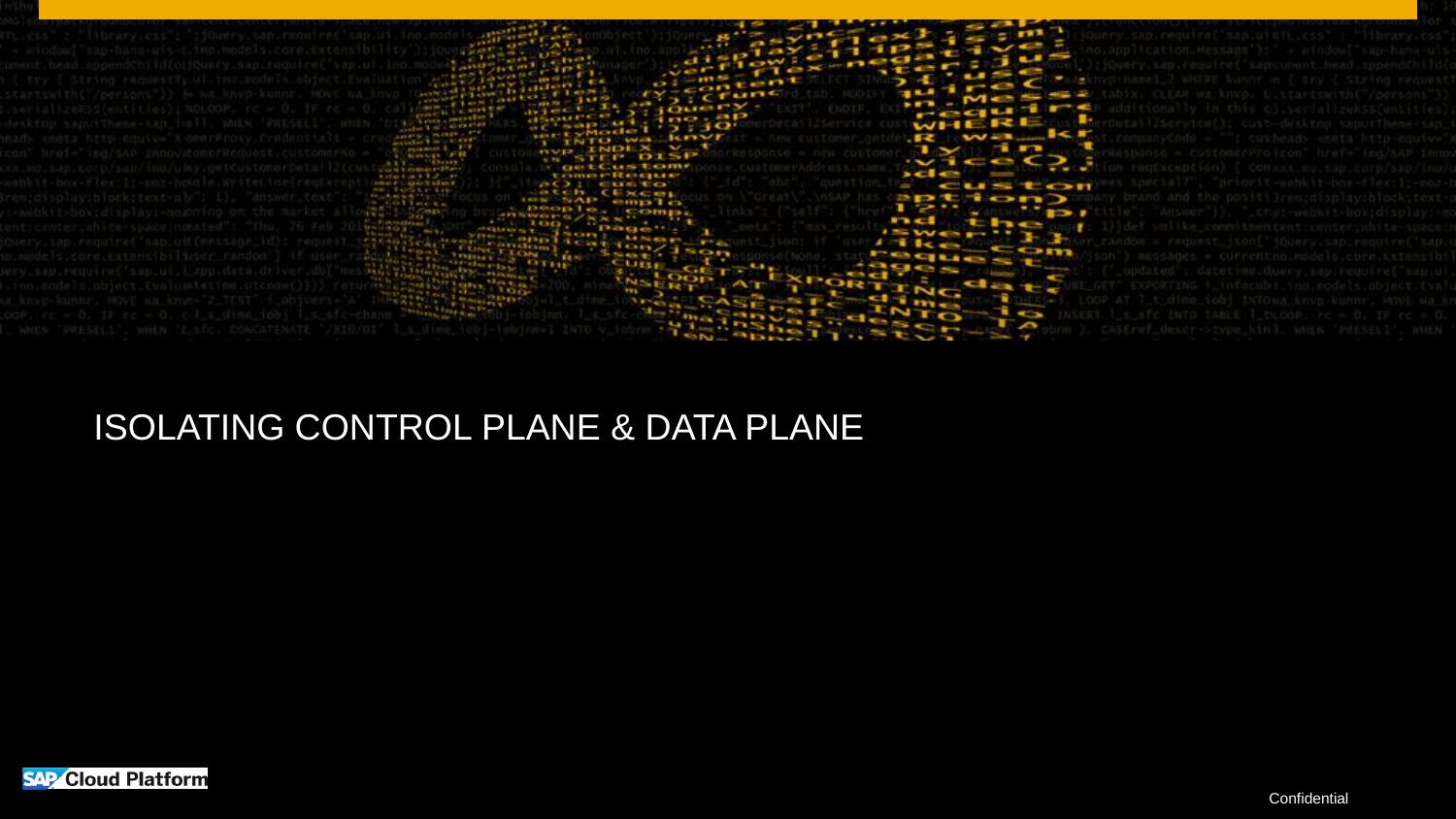#### Subnet Layout

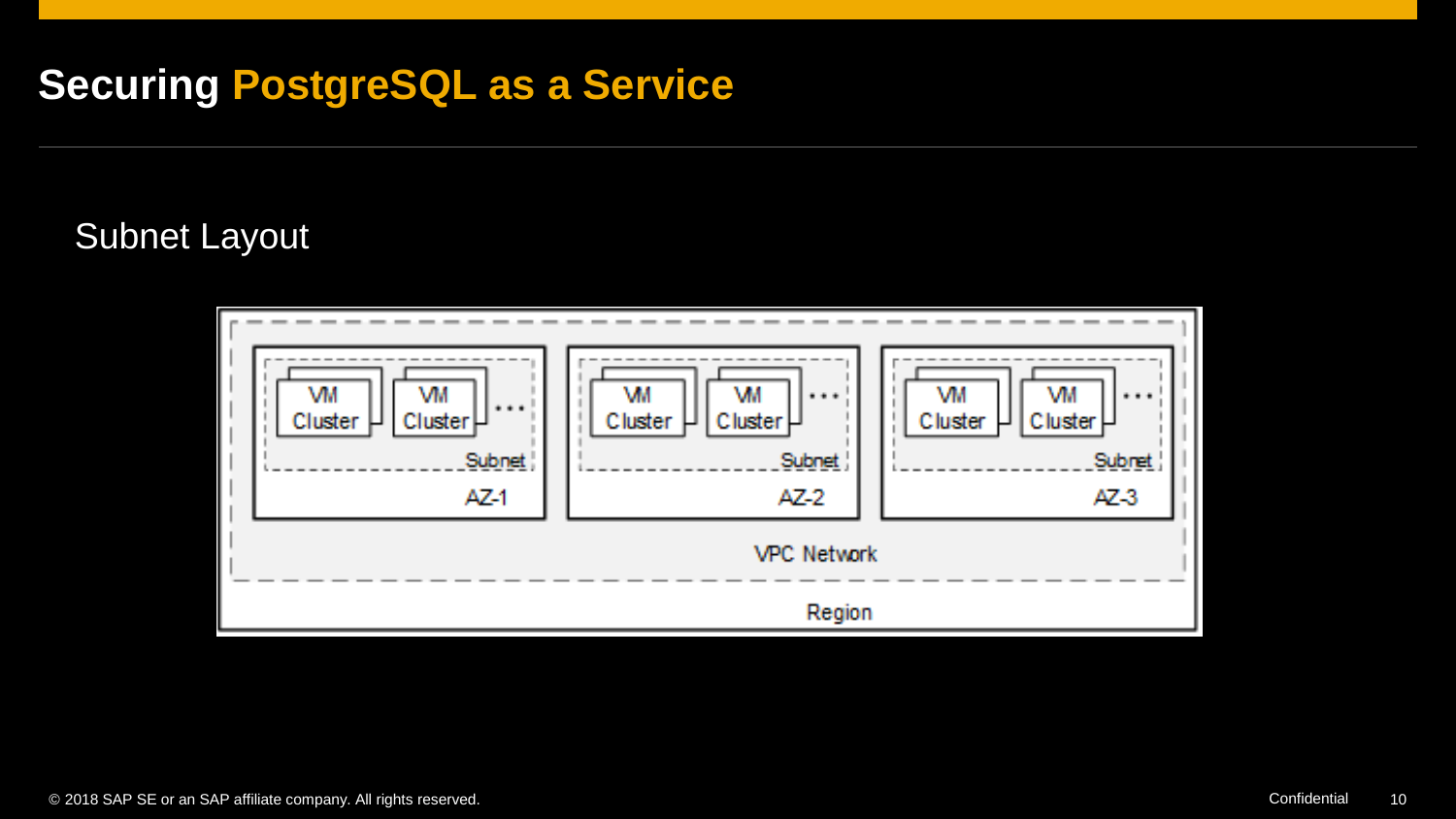

#### INFRASTRUCTURE LEVEL SECURITY

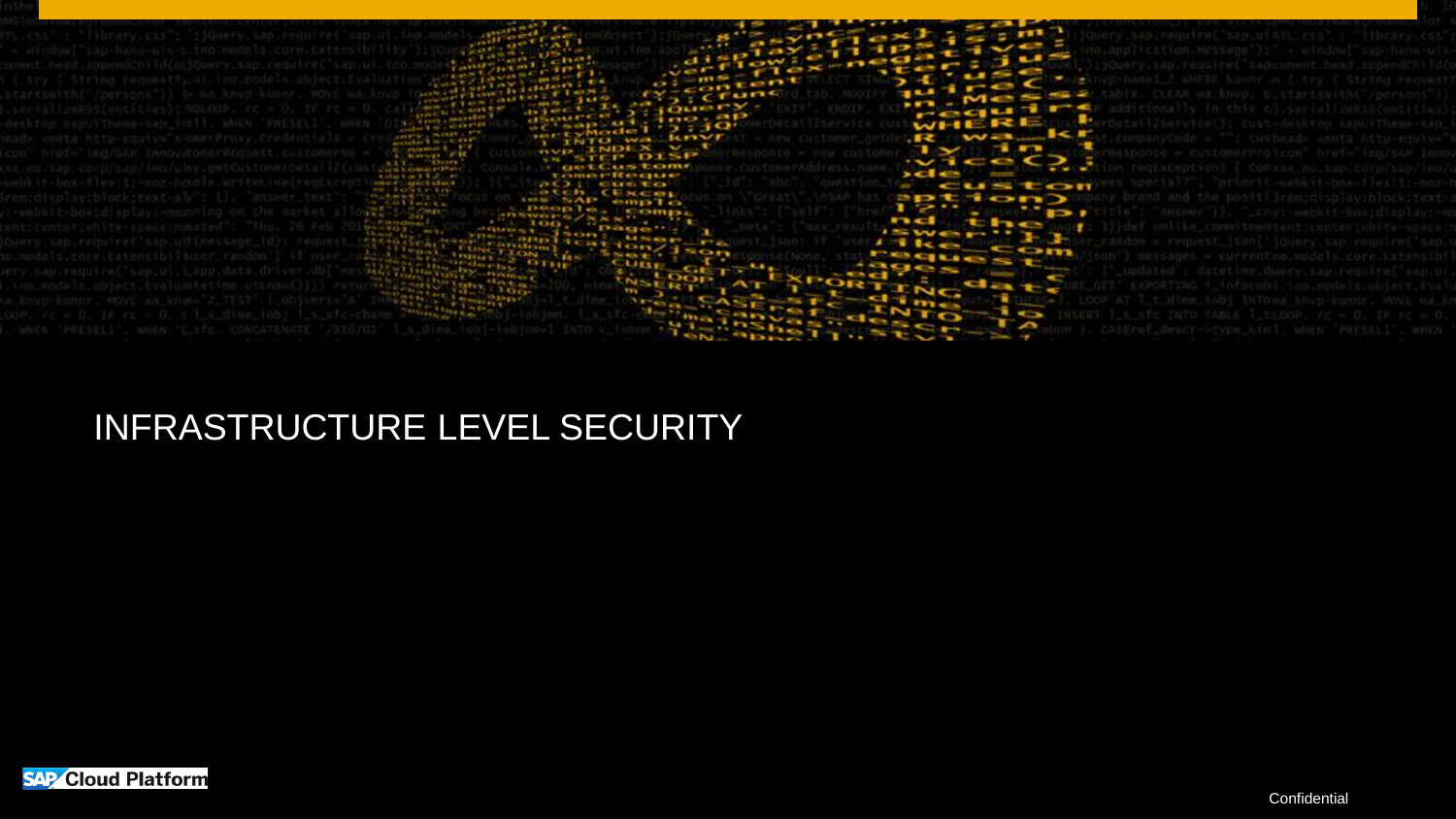Infrastructure Level Security

- Firewall Rules
- **Security Groups**
- **IP Spoofing prevention at IAAS level**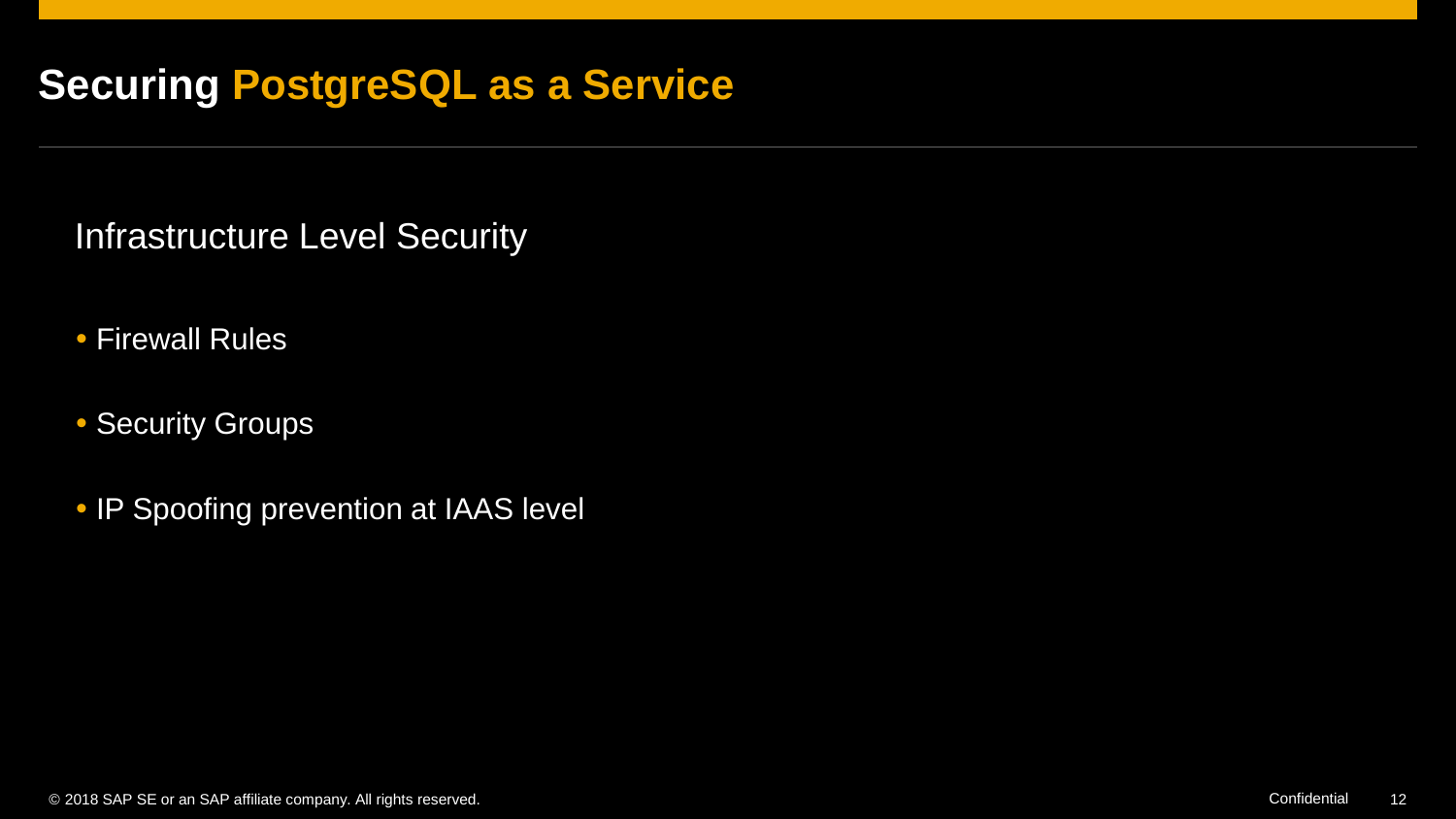

#### ISOLATION

Among between PostgreSQL instances & within an instance

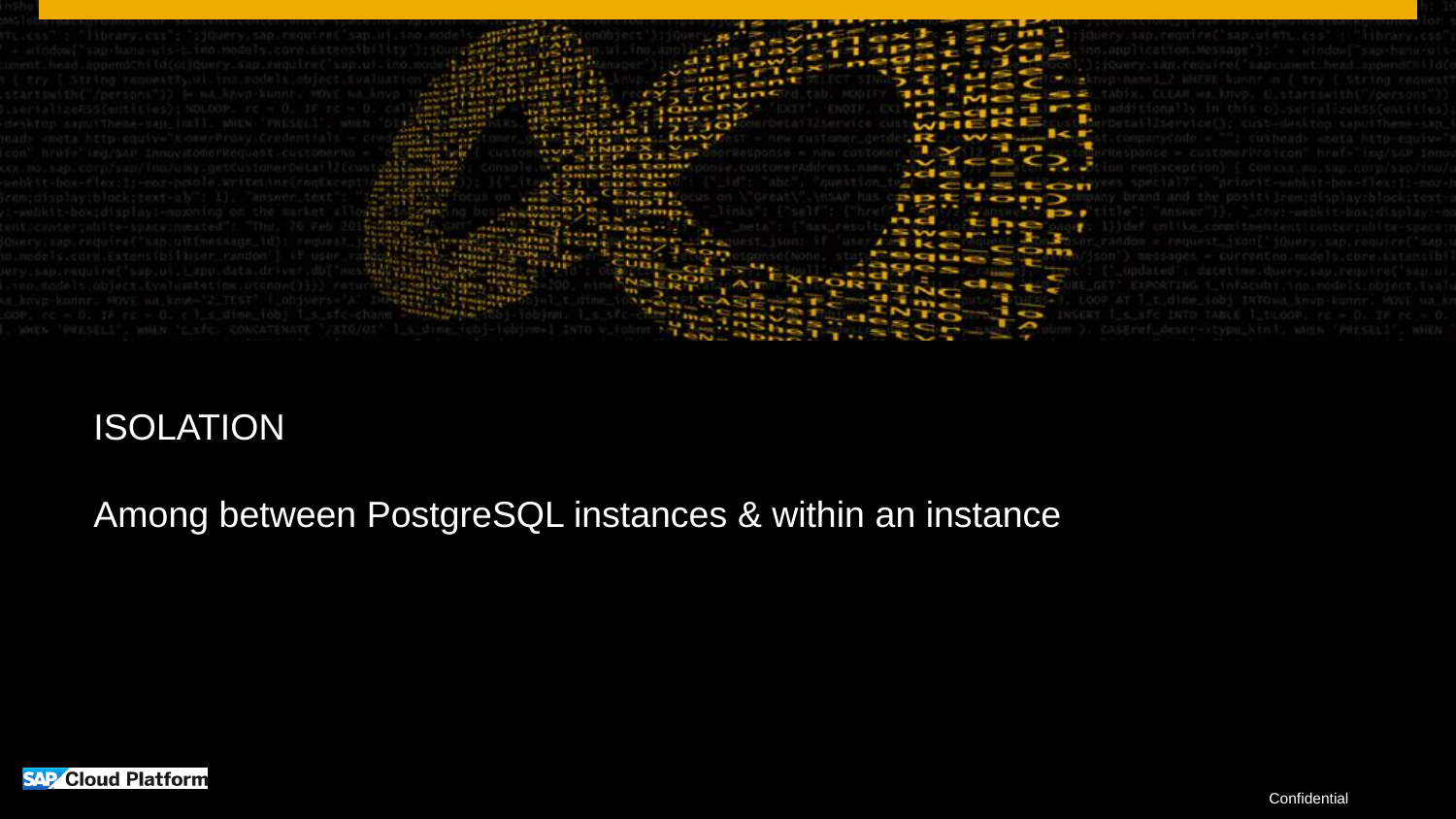Isolation between PostgreSQL instances

- Bosh custom plugin IPTables Manager
- Applies iptable rules to each vm in a service instance
- VMs in one instance cannot communicate with VMs in other instances
- Communication within a service instance is allowed
- ICMP based attacks minimized by allowing required types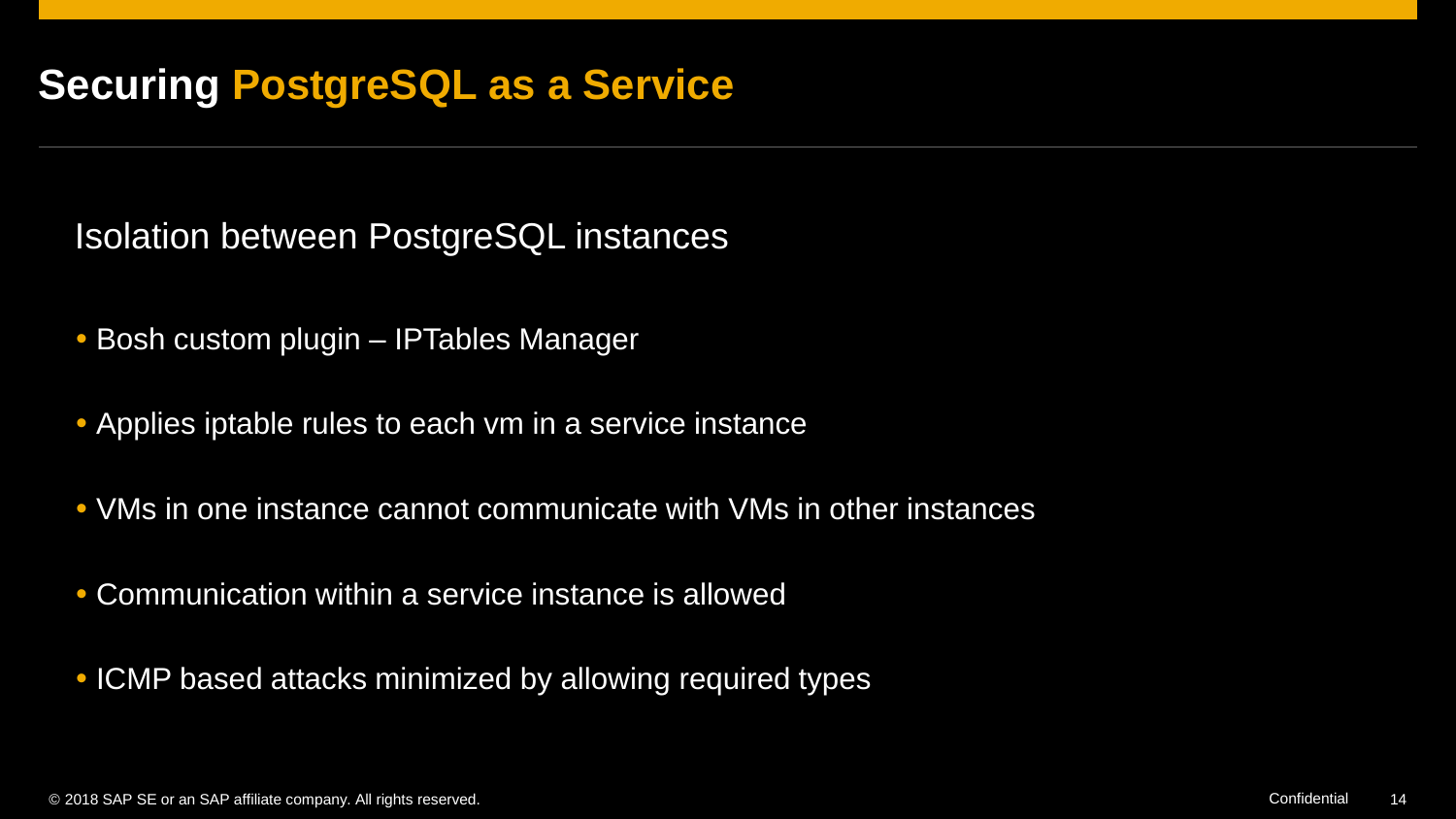Isolation among processes in a service instance

- Each VM runs supporting processes in addition to postgres
- Postgres runs as non-root user with limited access to required resources. (DAC)
- Further isolation using MAC SELinux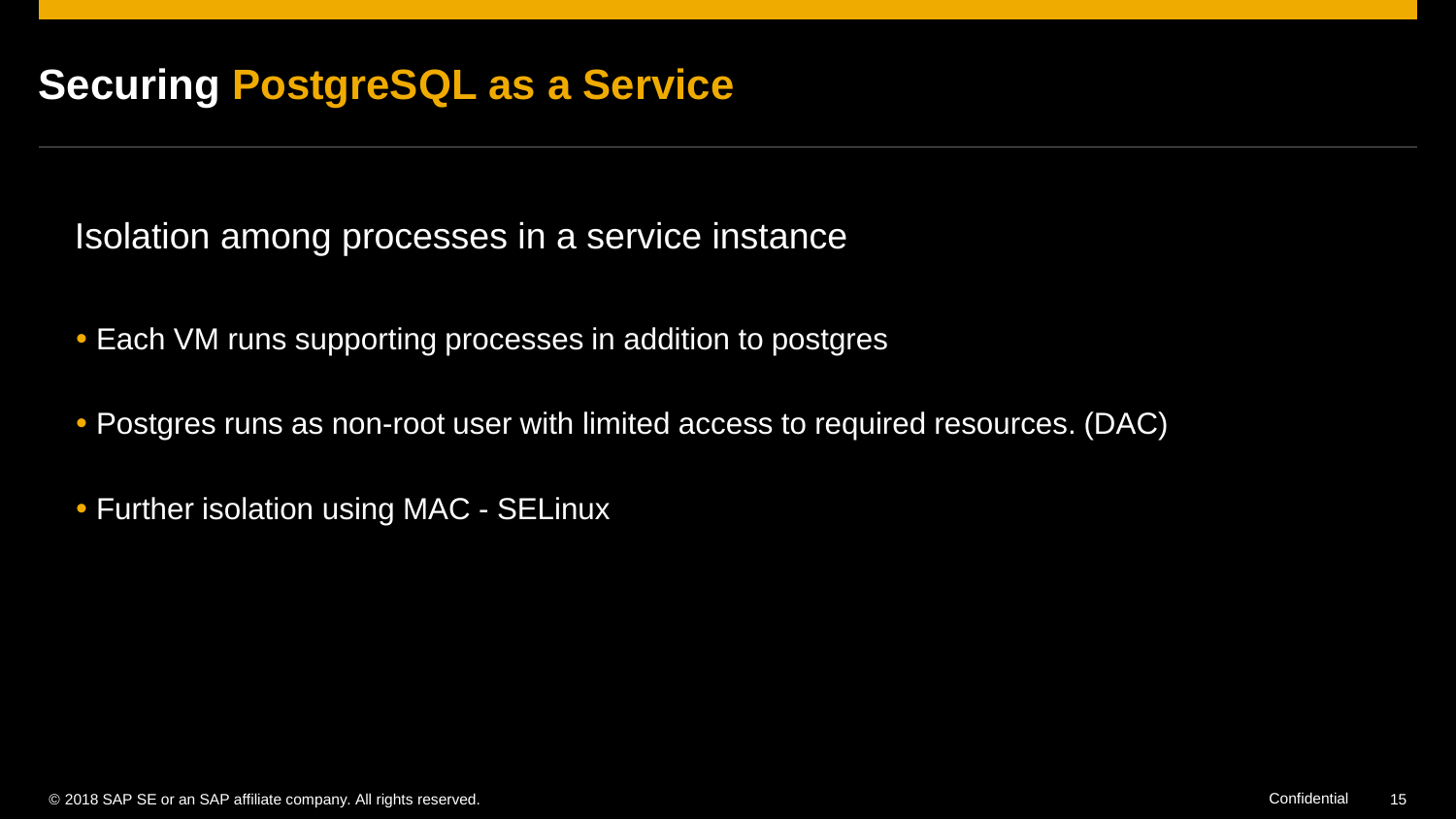

#### Demo – Isolation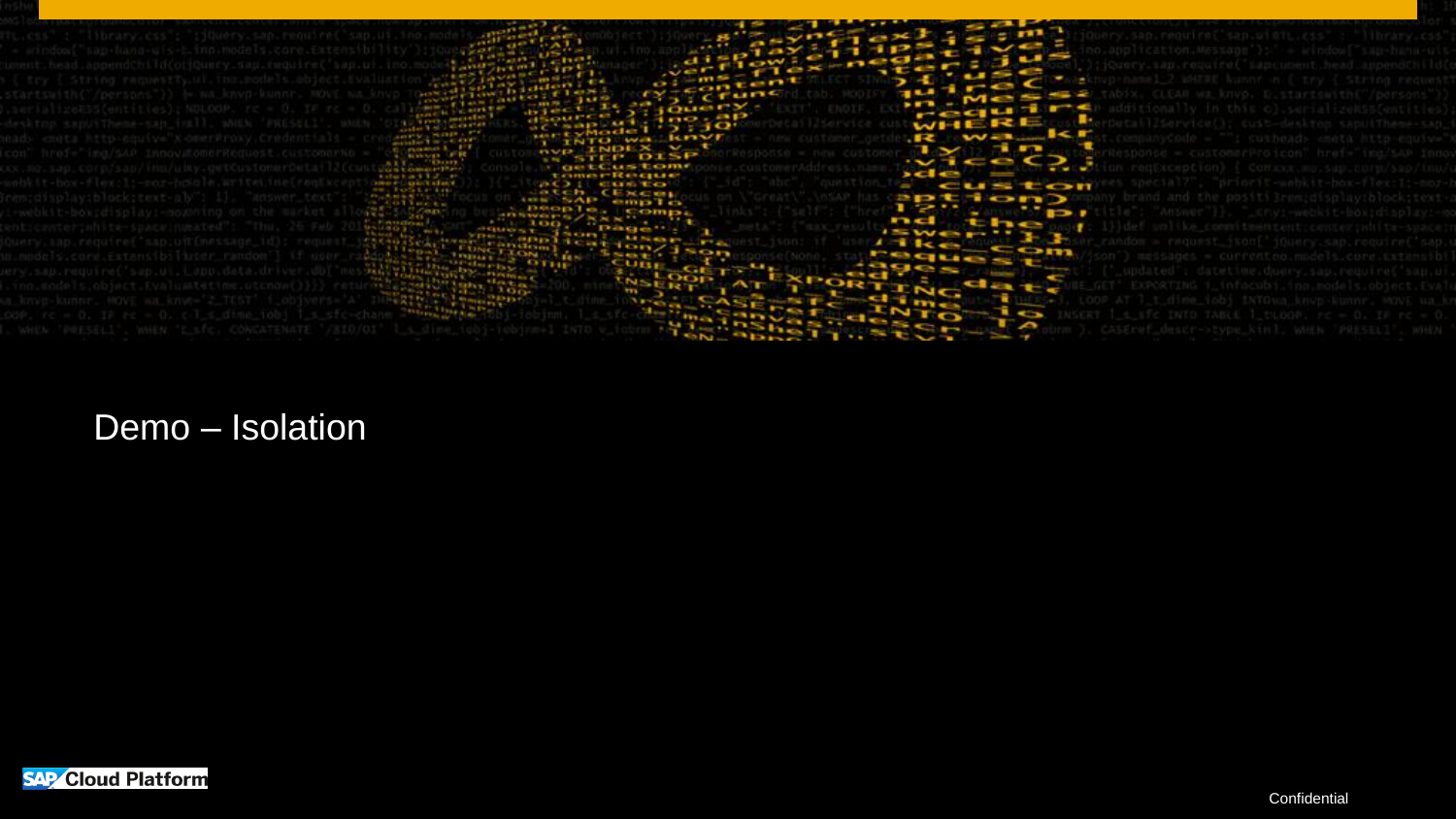

#### LIMITING ACCESS & RESOURCES TO PROCESSES

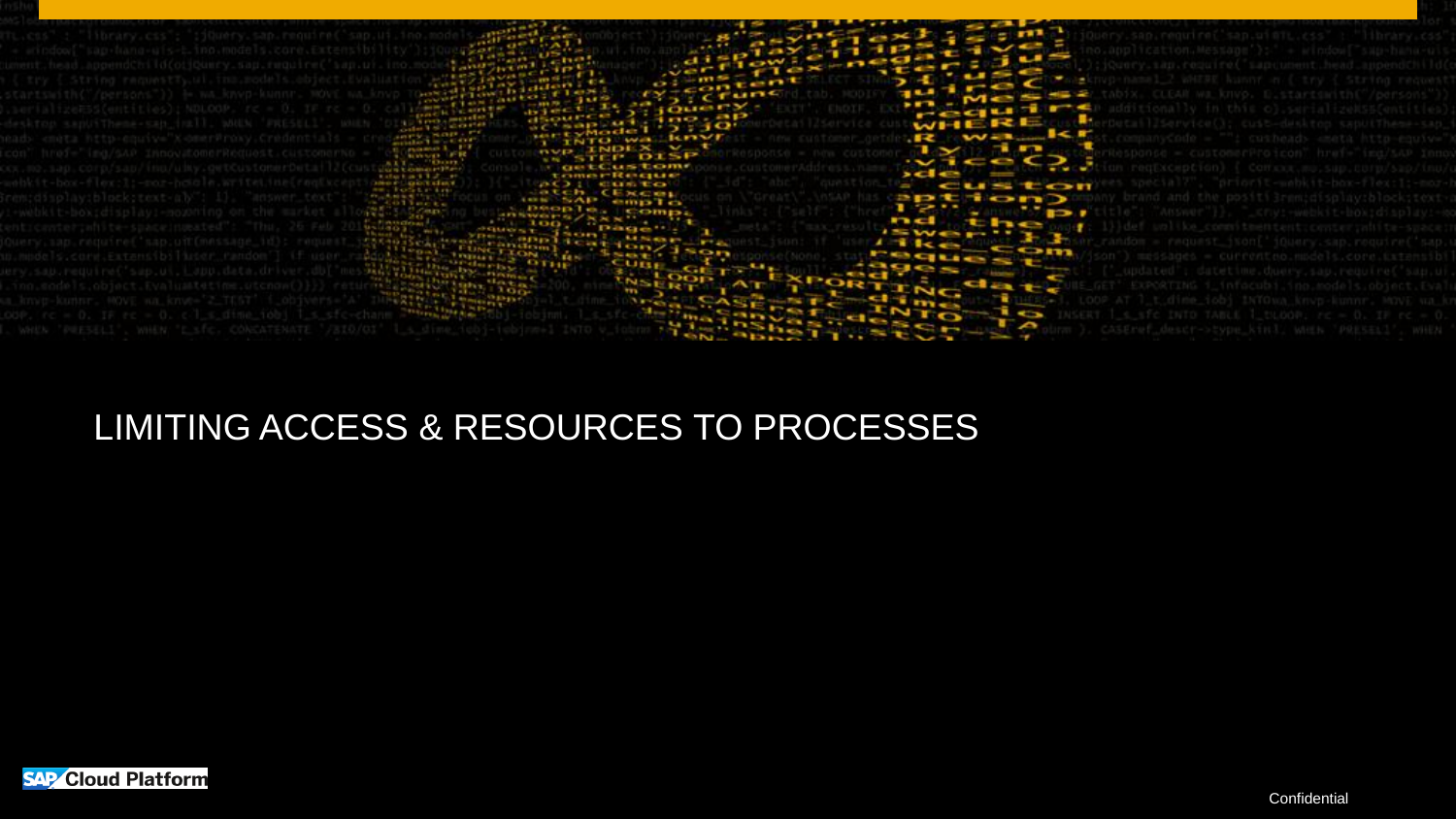Limiting access & resources

- Limit the usage using \*\_getrlimit()\_\* and \*\_setrlimit()\_\* functions
- Processes in the VM are sandboxed using seccomp
- Restricts the usage of system calls to the bare minimum required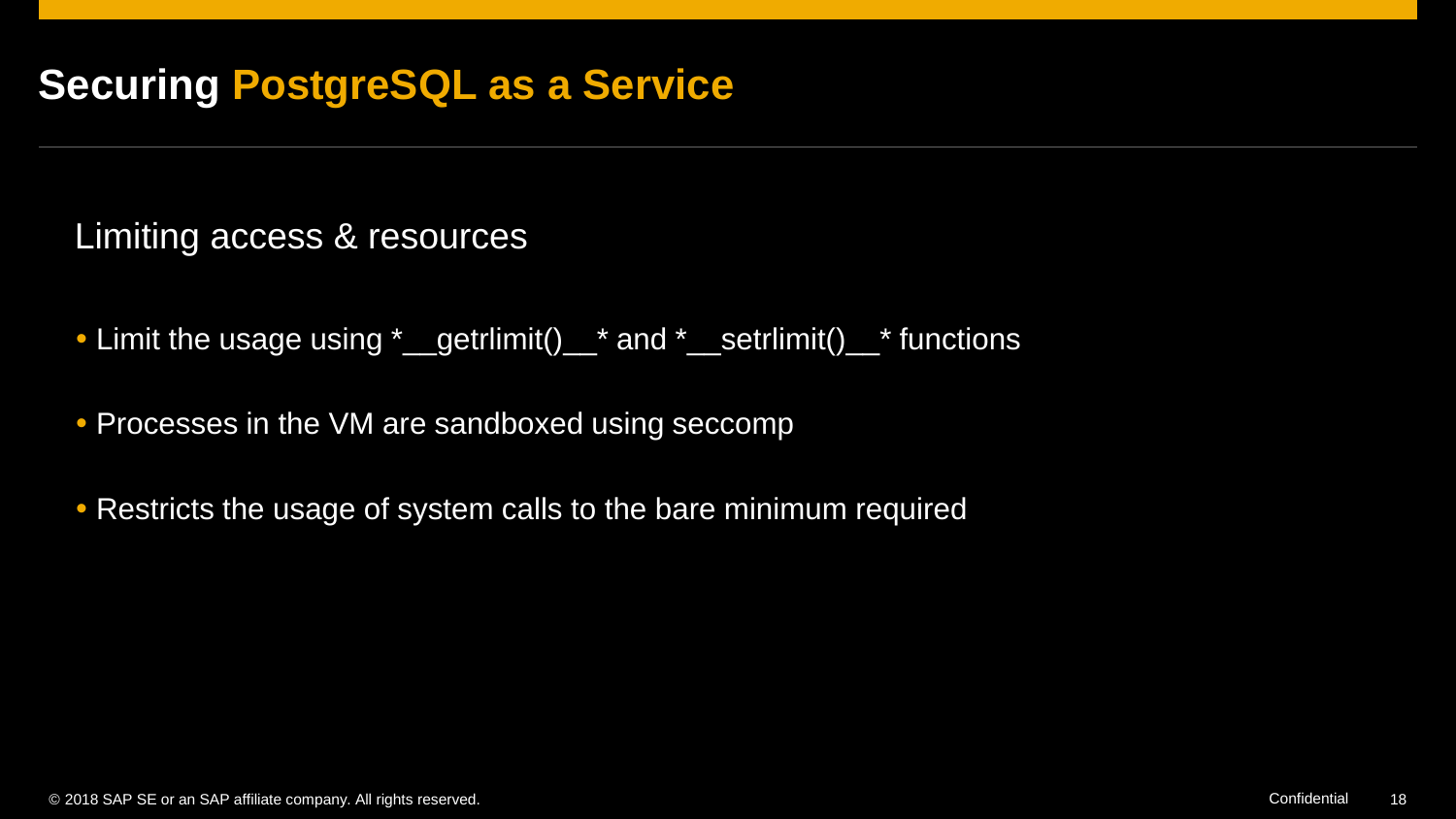

#### Demo – Reverse shell vulnerability

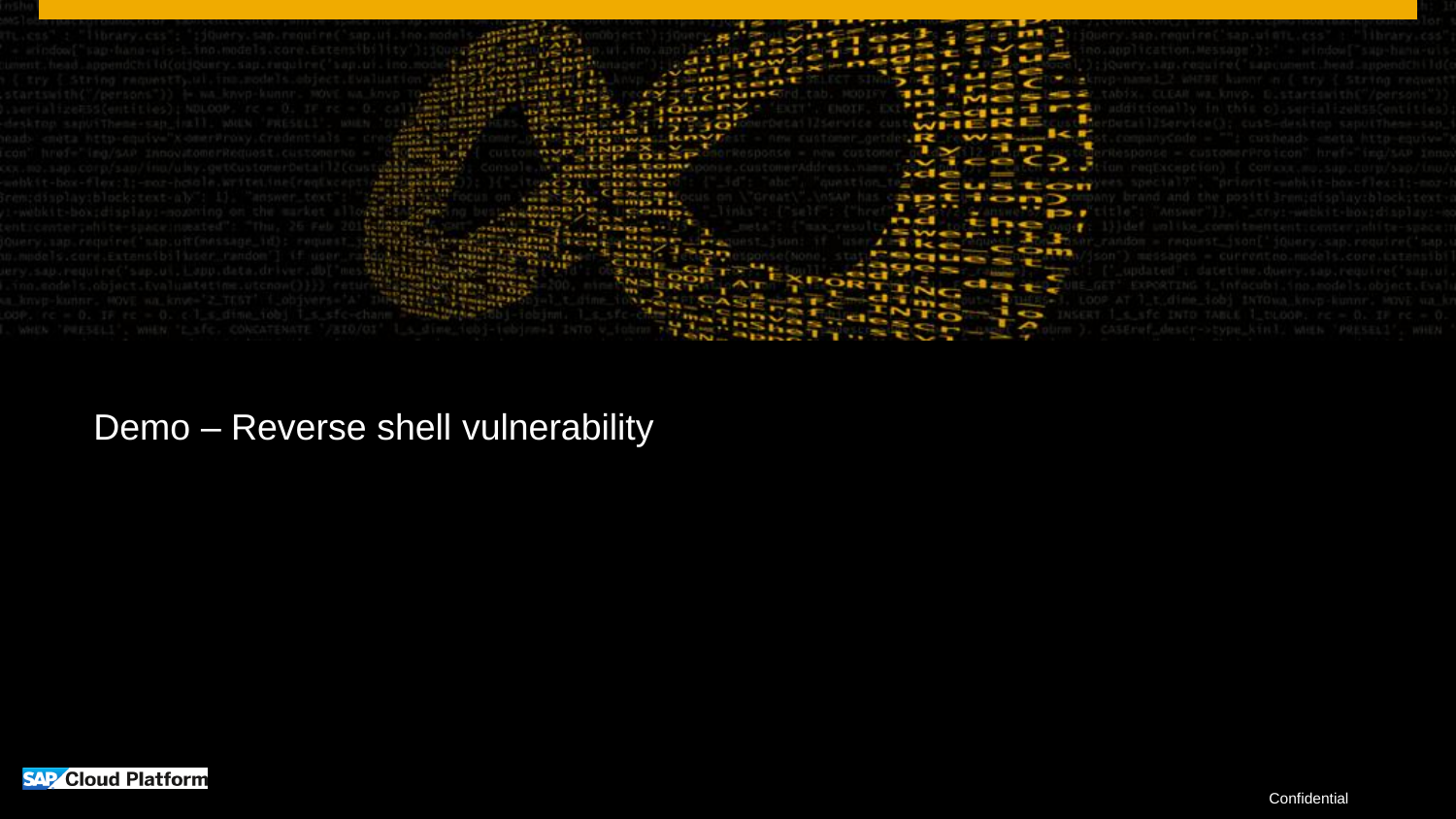## **Thank you**



**Shashank Mohan Jain | Dinesh Kumar**

© 2018 SAP SE or an SAP affiliate company. All rights reserved.